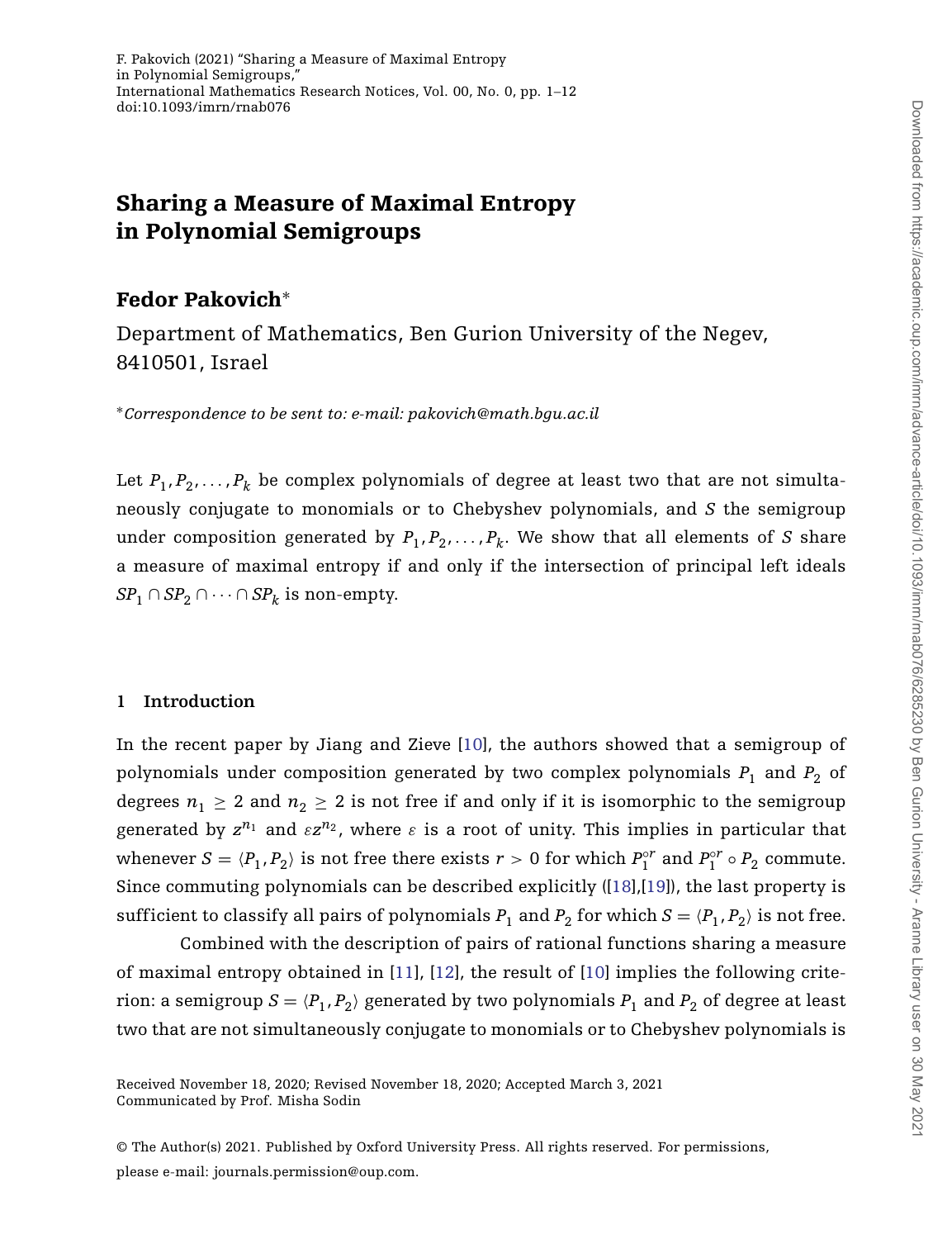not free if and only if all elements of *S* share a measure of maximal entropy. The problem of characterization of semigroups of polynomials satisfying the last property has been studied in the recent papers [\[7\]](#page-11-5), [\[17\]](#page-11-6), where several equivalent characterizations of such semigroups in semigroup-theoretic terms were given. Among such characterizations we mention the right amenability and the absence of free subsemigroups. The result of [\[10\]](#page-11-0) provides yet another characterization of such semigroups, in terms of freeness, if considered semigroups are generated by two polynomials.

It is not hard to see that the result of [\[10\]](#page-11-0) and the corresponding characterization of semigroups whose elements share a measure of maximal entropy do not allow for a direct generalization to a greater number of generators. For example, for arbitrary polynomials *R* and *X* setting

$$
P_1=R\circ z^n, \quad P_2=X, \quad P_3=\varepsilon X,
$$

where  $\varepsilon$  satisfies  $\varepsilon^n = 1$ , we obtain a semigroup  $S = \langle P_1, P_2, P_3 \rangle$ , which is not free since

$$
P_1\circ P_2=P_1\circ P_3.
$$

However, it is clear that in general  $P_1, P_2$ , and  $P_3$  do not share a measure of maximal entropy.

In this note, we provide a generalization of the result of [\[10\]](#page-11-0) to arbitrary finitely generated semigroups of polynomials replacing the non-freeness condition by another condition, which is however equivalent to the condition that *S* is not free if the number of generators equals two. We also provide a characterization of finitely generated semigroups of polynomials whose elements share a measure of maximal entropy.

To formulate our results explicitly, we introduce some notation. We say that two semigroups of polynomials  $S_1$  and  $S_2$  are conjugate if there exists  $\alpha \in Aut(\mathbb{C})$  such that

$$
\alpha \circ S_1 \circ \alpha^{-1} = S_2.
$$

We denote by  $\mathfrak X$  the semigroup of polynomials consisting of monomials  $az^n$ , where *a* ∈  $\mathbb{C}^*$  and *n* ≥ 1, and by  $\mathcal{T}$  the semigroup consisting of polynomials of the form  $\pm T_n$ ,  $n \geq 1$ , where  $T_n$  stands for the Chebyshev polynomial of degree *n*. Finally, we denote by  $\mathcal{Z}^{U}$  the subsemigroup of  $\mathcal{Z}$  consisting of polynomials of the form  $\omega z^{n}$ , where  $\omega$  is a root of unity.

In this notation, our first result is following.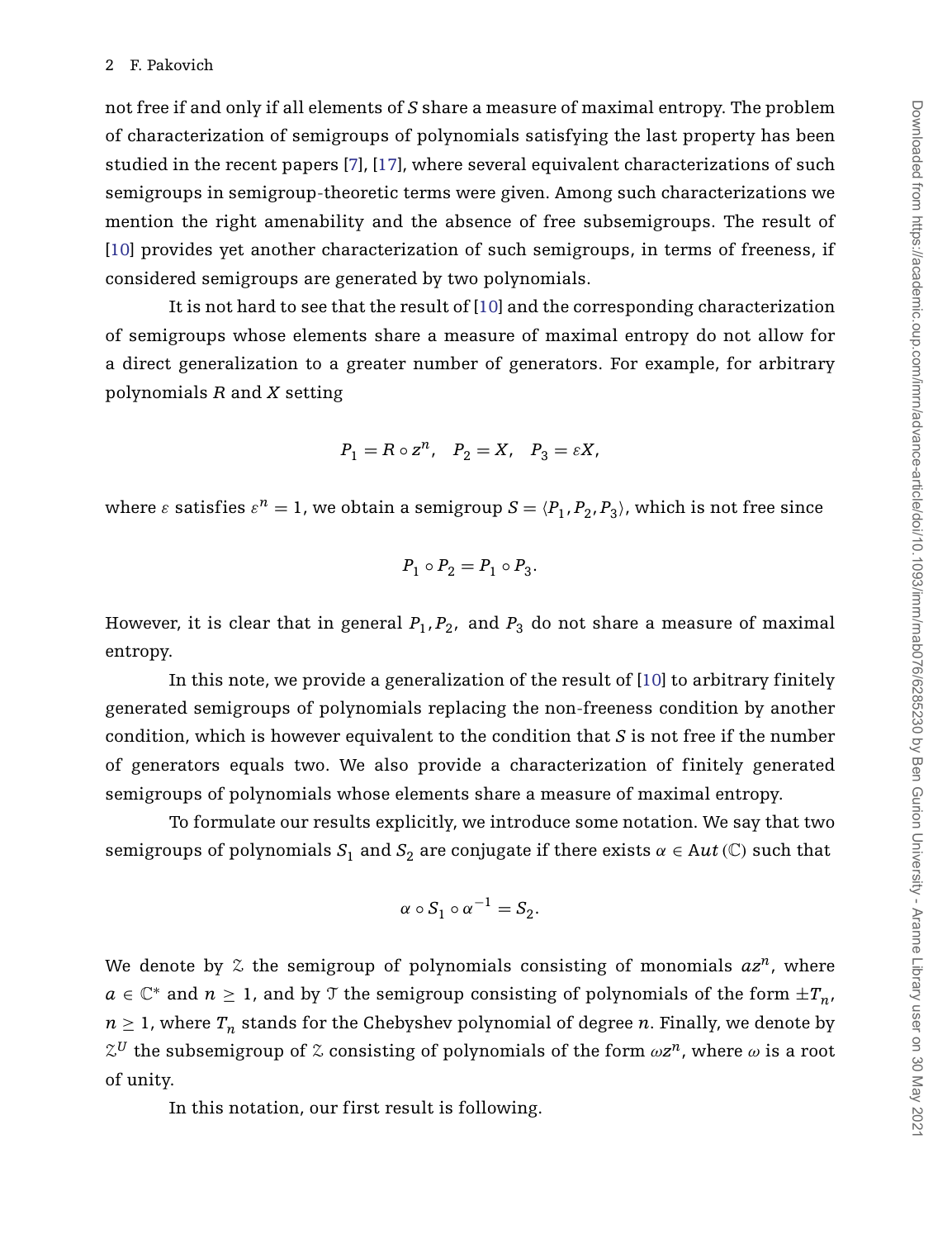<span id="page-2-2"></span>**Theorem 1.1.** Let  $P_1, P_2, \ldots, P_k$  be complex polynomials of degree at least two. Then the semigroup  $S = \langle P_1, P_2, \ldots, P_k \rangle$  is isomorphic to a subsemigroup of  $\mathcal{Z}^U$  if and only if the intersection of principal left ideals  $SP_1 \cap SP_2 \cap \cdots \cap SP_k$  is non-empty.

It is easy to see that for  $k = 2$  the condition

<span id="page-2-0"></span>
$$
SP_1 \cap SP_2 \cap \dots \cap SP_k \neq \emptyset \tag{1}
$$

is equivalent to the condition that *S* is not free. Indeed, any semigroup of rational functions is right cancellative. Therefore, if there exist two different words in the letters  ${P_1, P_2}$  representing the same element in  $S = \langle P_1, P_2 \rangle$ , then cancelling their common suffix we obtain two different words representing the same element with different ending letters. Since one of these letters is  $P_1$  and the other one is  $P_2$ , this implies that *SP*<sub>1</sub> ∩*SP*<sub>2</sub>  $\neq$  Ø. Notice, however, that for  $k > 2$  condition [\(1\)](#page-2-0) is clearly stronger than merely the requirement that *S* is not free.

Our second result is following.

<span id="page-2-1"></span>**Theorem 1.2.** Let  $P_1, P_2, \ldots, P_k$  be complex polynomials of degree at least two such that  $S = \langle P_1, P_2, \ldots, P_k \rangle$  is not conjugate to a subsemigroup of  $\mathcal Z$  or  $\mathcal T$ . Then all elements of *S* share a measure of maximal entropy if and only if the intersection of principal left ideals  $SP_1 ∩ SP_2 ∩ \cdots ∩ SP_k$  is non-empty.

Notice that since in the polynomial case having the same measure of maximal entropy is equivalent to having the same Julia set, Theorem [1.2](#page-2-1) can be viewed as a characterization of polynomials  $P_1, P_2, \ldots, P_n$  sharing a Julia set via existence of a relation of the form

$$
A_1P_1=A_2P_2=\cdots=A_nP_n,
$$

where  $A_i$ ,  $1 \leq i \leq n$ , are words in  $P_1, P_2, \ldots, P_n$ .

The assumption that *S* is not conjugate to a subsemigroup of  $\chi$  or  $\tau$  is not essential for the "if" part of Theorem [1.2,](#page-2-1) but essential for the "only if" part. Indeed, for instance, polynomials  $z^n$  and  $bz^m$ ,  $b \in \mathbb{C}^*$ , share a measure of maximal entropy whenever  $|b| = 1$ , but generate a free group, unless *b* is a root of unity.

Finally, notice that since semigroups of polynomials whose elements share a measure of maximal entropy admit many equivalent descriptions (see [\[17\]](#page-11-6)), Theorem [1.2](#page-2-1) also can be formulated in many equivalent forms. In particular, under the assumptions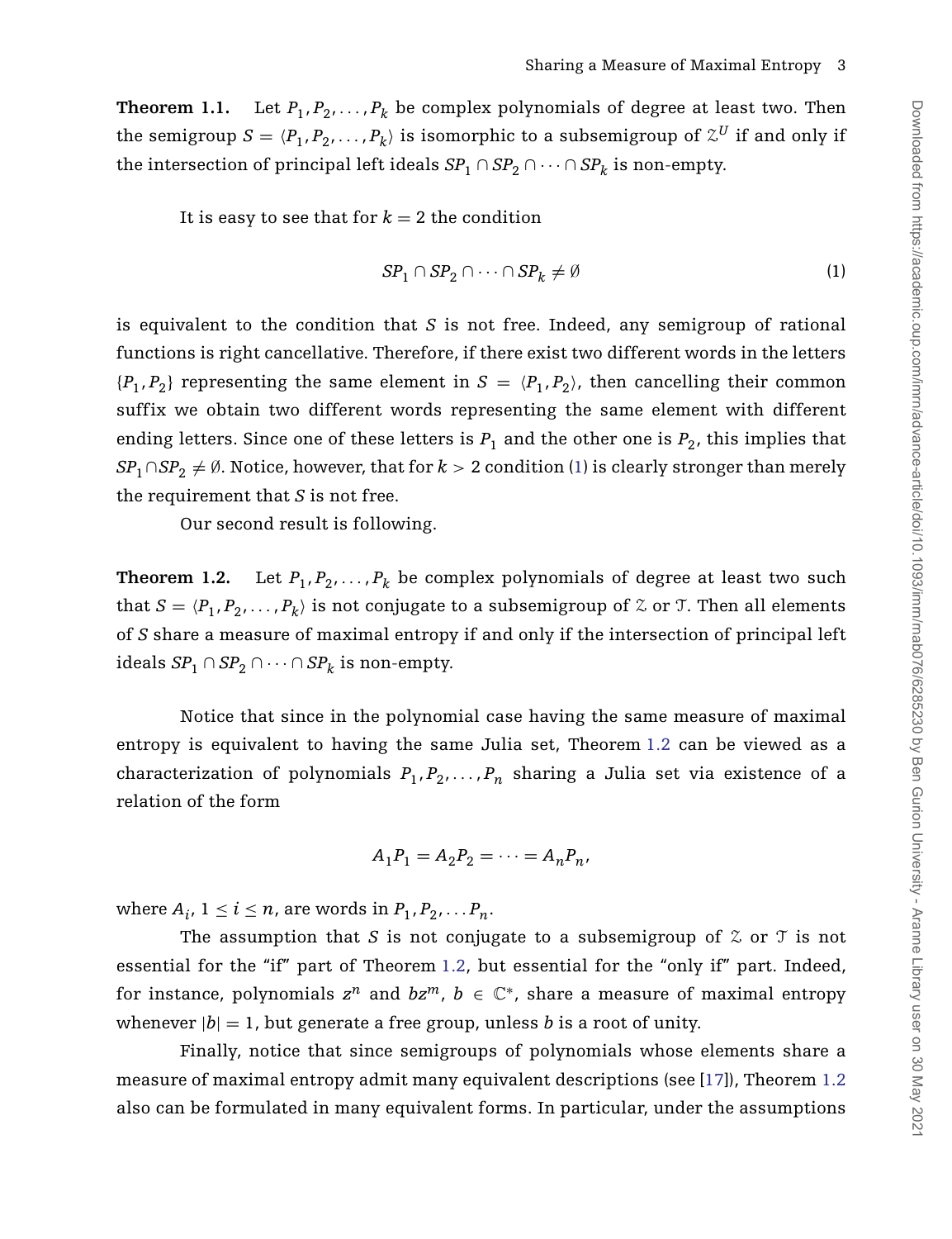of Theorem [1.2,](#page-2-1) condition [\(1\)](#page-2-0) is equivalent to the condition that there exists a polynomial *T* of the form  $T = z^r R(z^l)$ , where  $R \in \mathbb{C}[z]$ ,  $l \geq 1$ , and  $0 \leq r < l$ , such that

$$
P_i = \omega_i T^{\circ l_i}, \quad 1 \le i \le k,
$$

for some  $l_i \geq 1$ ,  $1 \leq i \leq k$ , and *l*th roots of unity  $\omega_i$ ,  $1 \leq i \leq k$ .

## **2 Proof of Theorem 1.1**

Let us recall that for every complex polynomial  $P_1$  of degree  $n_1 \geq 2$  there exists a series

$$
\beta = \sum_{i=-1}^{\infty} c_i z^{-i}, \qquad c_{-1} \neq 0,
$$

called the Böttcher function, which makes the diagram

$$
\begin{array}{ccc}\n\mathbb{CP}^1 & \xrightarrow{P_1} & \mathbb{CP}^1 \\
\downarrow \beta & & \downarrow \beta \\
\mathbb{CP}^1 & \xrightarrow{z^{n_1}} & \mathbb{CP}^1\n\end{array}
$$

commutative. Having its roots in complex dynamics (see [\[5\]](#page-10-0), [\[14\]](#page-11-7)), the Böttcher function is widely used for studying functional relations between polynomials and related problems (see [\[1](#page-10-1)[–4,](#page-10-2) [8,](#page-11-8) [10,](#page-11-0) [18,](#page-11-1) [20\]](#page-11-9)).

As in the paper [\[10\]](#page-11-0), our proof of the "if" part of Theorem [1.1](#page-2-2) uses the Böttcher function and the following lemma proved in the paper [\[8\]](#page-11-8). Following [\[8\]](#page-11-8), for a non-zero element  $T = b_0 + b_1 z + b_2 t^2 + \ldots$  of C[[*z*]], we define Ord<sub>0</sub>(*T*) as the minimum number *i* ≥ 0 such that  $b_i \neq 0$ , and  $l_0(T)$  as the difference  $m - \text{Ord}_0(T)$ , where *m* is the minimum number greater than  $\text{Ord}_0(T)$  such that  $b_m \neq 0$ . If *T* is a monomial, we set  $l_0(T) = \infty$ . The parameter  $l_0(T)$  possesses certain properties making it useful for studying functional relations between powers series (see [\[8\]](#page-11-8), Lemma 2.6). Below we need only the properties listed in the following statement, which can be checked by a direct calculation.

<span id="page-3-0"></span>**Lemma 2.1.** Let *X* be an element of *z* $\mathbb{C}[[z]]$  such that  $l_0(X) < \infty$ . Then for any element *T* of *z* $\mathbb{C}[[z]]$  with  $l_0(T) < \infty$  the inequality

<span id="page-3-1"></span>
$$
l_0(T \circ X) \ge \min\left(l_0(X), \operatorname{Ord}_0(X)l_0(T)\right) \tag{2}
$$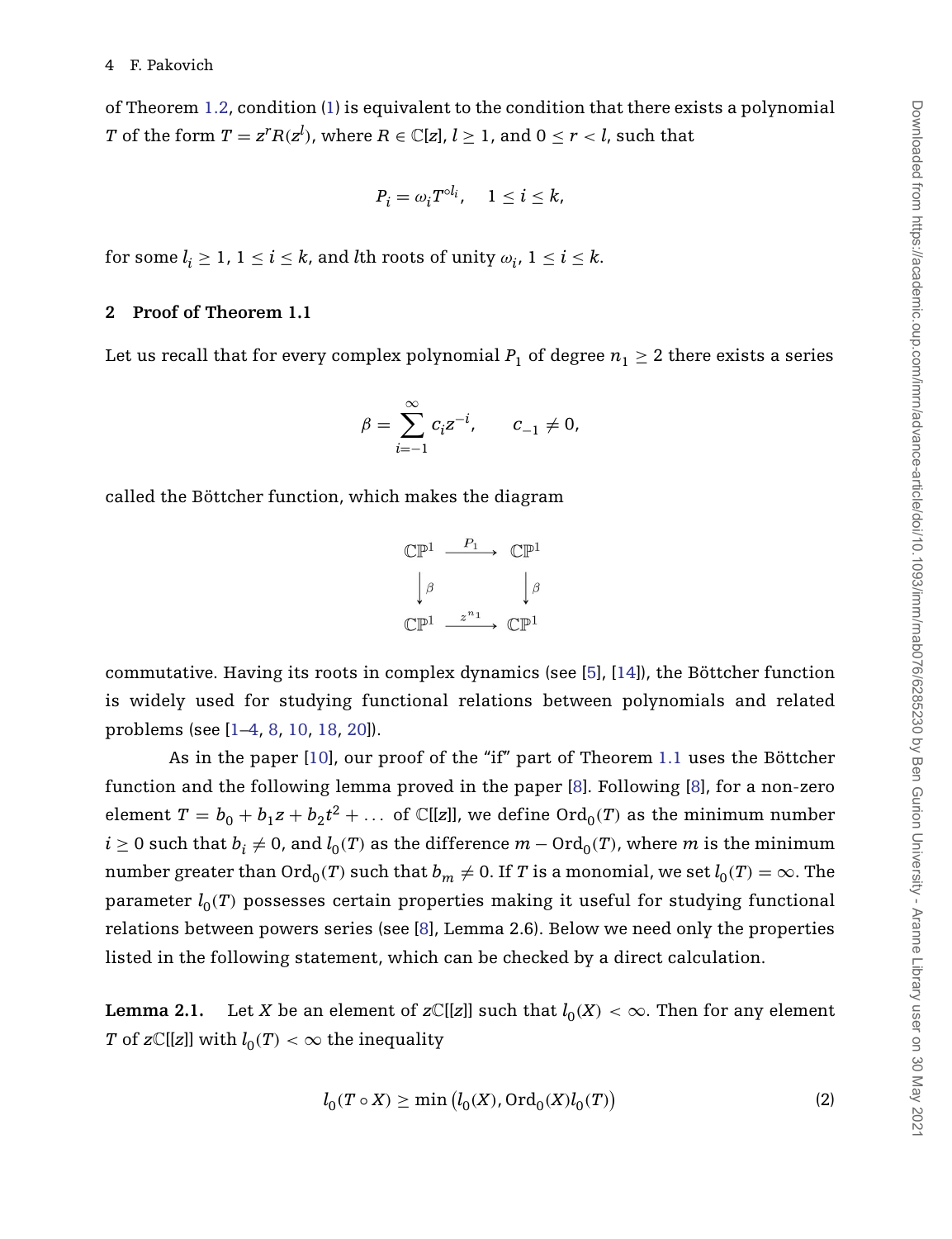holds, and the equality is attained whenever  $l_0(X) \neq \text{Ord}_0(X)l_0(T)$ . On the other hand, if  $l_0(T) = \infty$ , then the equalities

<span id="page-4-4"></span>
$$
l_0(X \circ T) = \text{Ord}_0(T)l_0(X),\tag{3}
$$

<span id="page-4-1"></span>
$$
l_0(T \circ X) = l_0(X) \tag{4}
$$

<span id="page-4-0"></span>hold.

Lemma [2.1](#page-3-0) implies the following corollary.

<span id="page-4-5"></span>**Corollary 2.2.** Let  $T_i$ ,  $1 \le i \le k$ , be elements of  $z^2 \mathbb{C}[[z]]$  such that  $l_0(T_1) = l < \infty$ , and

$$
l_0(T_1) \le l_0(T_i), \quad 2 \le i \le k. \tag{5}
$$

Assume that *A* is a word in  $T_1, T_2, \ldots, T_k$ , and *X* is an element of  $z^2 \mathbb{C}[[z]]$ . Then  $l_0(AX) = l$ if  $l_0(X) = l$ , and  $l_0(AX) > l$  if  $l_0(X) > l$ .

**Proof.** In the both cases, the proof is by induction on the length of *A*. If *A* is empty, then the corollary is trivially true. Further, in the first case, the induction step reduces to the following statement: if  $X \in \mathbb{Z}^2 \mathbb{C}[[z]]$  satisfies  $l_0(X) = l$ , then

<span id="page-4-3"></span>
$$
l_0(T_iX) = l, \quad 1 \le i \le k.
$$

In turn, the last statement follows from formulas [\(2\)](#page-3-1), [\(4\)](#page-4-0) taking into account that inequality [\(5\)](#page-4-1) implies the inequality

$$
\operatorname{Ord}_0(X)l_0(T_i) \ge \operatorname{Ord}_0(X)l_0(T_1) \ge 2l > l, \quad 1 \le i \le k. \tag{6}
$$

Similarly, in the second case, we must prove that if  $l_0(X) > l$ , then

<span id="page-4-2"></span>
$$
l_0(T_i X) > l, \quad 1 \le i \le k. \tag{7}
$$

If  $l_0(X) < \infty$ , then [\(7\)](#page-4-2) follows from [\(2\)](#page-3-1) and [\(4\)](#page-4-0) taking into account the inequalities  $l_0(X) > l$ and [\(6\)](#page-4-3). On the other hand, if  $l_0(X) = \infty$ , then either  $l_0(T_i) = \infty$  and  $l_0(T_iX) = \infty > l$ , or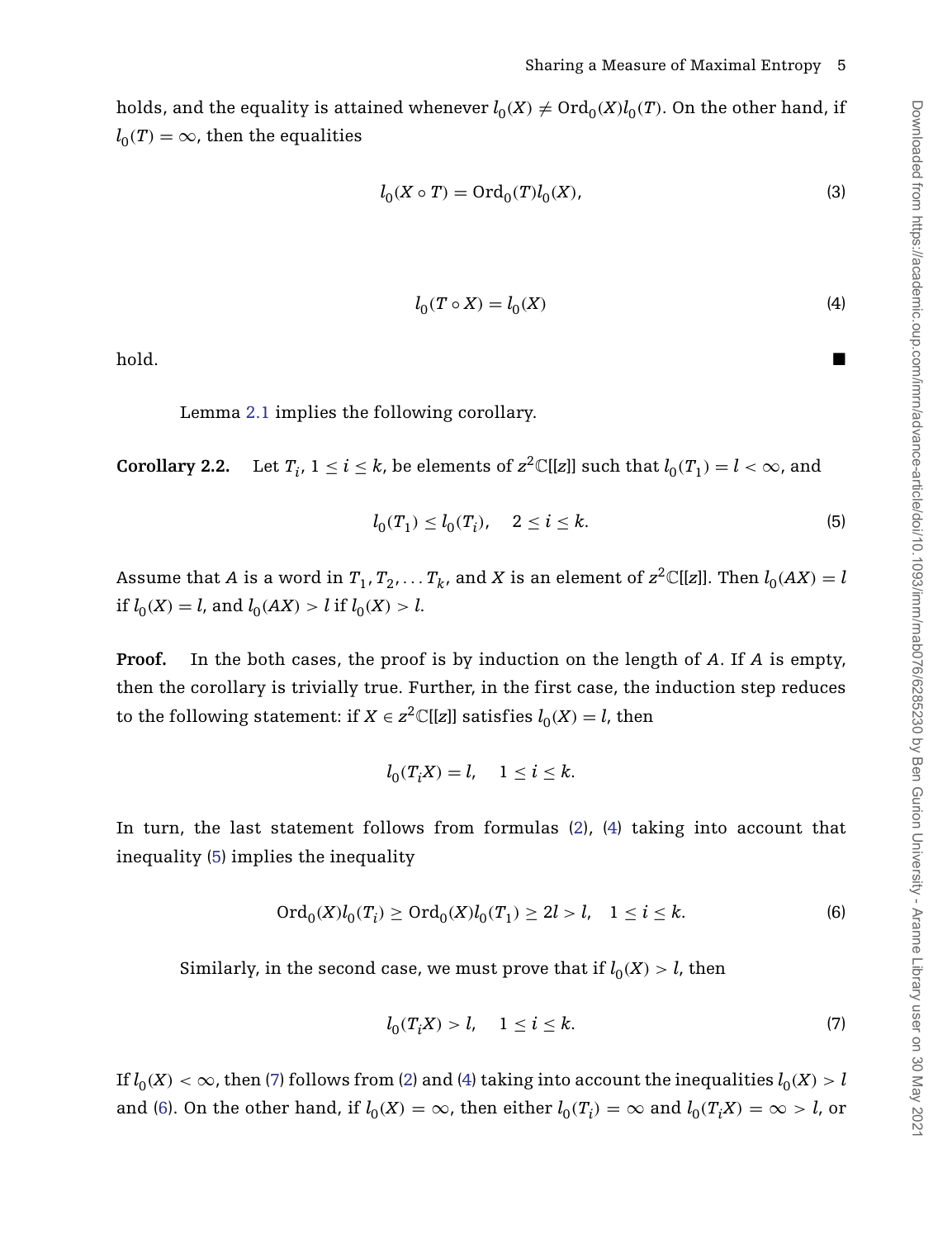$l_0(T_i) < \infty$  and

$$
l_0(T_iX)={\rm Ord}_0(X)l_0(T_i)>l
$$

by  $(3)$  and  $(6)$ .

We deduce Theorem [1.1](#page-2-2) from the following result.

<span id="page-5-1"></span>**Theorem 2.3.** Let  $Q_i$ ,  $1 \leq i \leq k$ , be elements of  $z^2\mathbb{C}[[z]]$ , and *R* the semigroup generated by  $Q_1, Q_2, \ldots, Q_k$ . Assume that  $Q_k$  is contained in  $\mathcal{Z}^U$ . Then

<span id="page-5-0"></span>
$$
R\mathcal{Q}_1 \cap R\mathcal{Q}_2 \cap \dots \cap R\mathcal{Q}_k \neq \emptyset \tag{8}
$$

if and only if every  $Q_i$ ,  $1 \le i \le k - 1$ , is contained in  $\mathcal{Z}^U$ .

**Proof.** Let  $Q_i = a_{i,1}z^{n_i} + a_{i,2}z^{n_i+1} + \ldots$   $1 \le i \le k$ , where  $a_{i,1} \ne 0$ . Assume that [\(8\)](#page-5-0) holds, but not all  $Q_i$ ,  $1 \le i \le k$ , are monomials. Without loss of generality we may assume that for some *s*,  $1 \leq s \leq k$ , the series  $Q_{s+1}, \ldots, Q_k$  are monomials, while the series  $Q_1, Q_2, \ldots, Q_s$  are not, and that

$$
l_0(Q_1) \leq \cdots \leq l_0(Q_s).
$$

By the condition, there exist words  $A_1, A_2, \ldots, A_k$  in  $Q_1, Q_2, \ldots, Q_k$  such that

$$
A_1 O_1 = A_2 O_2 = \dots = A_k O_k. \tag{9}
$$

Applying the first part of Corollary [2.2](#page-4-5) to the word  $A_1Q_1$ , we obtain that

$$
l_0(A_1O_1)=l_0(O_1).
$$

On the other hand, applying the second part of Corollary [2.2](#page-4-5) to the word  $A_{s+1}Q_{s+1}$ , we obtain that

$$
l_0(A_{s+1}Q_{s+1}) > l_0(Q_1).
$$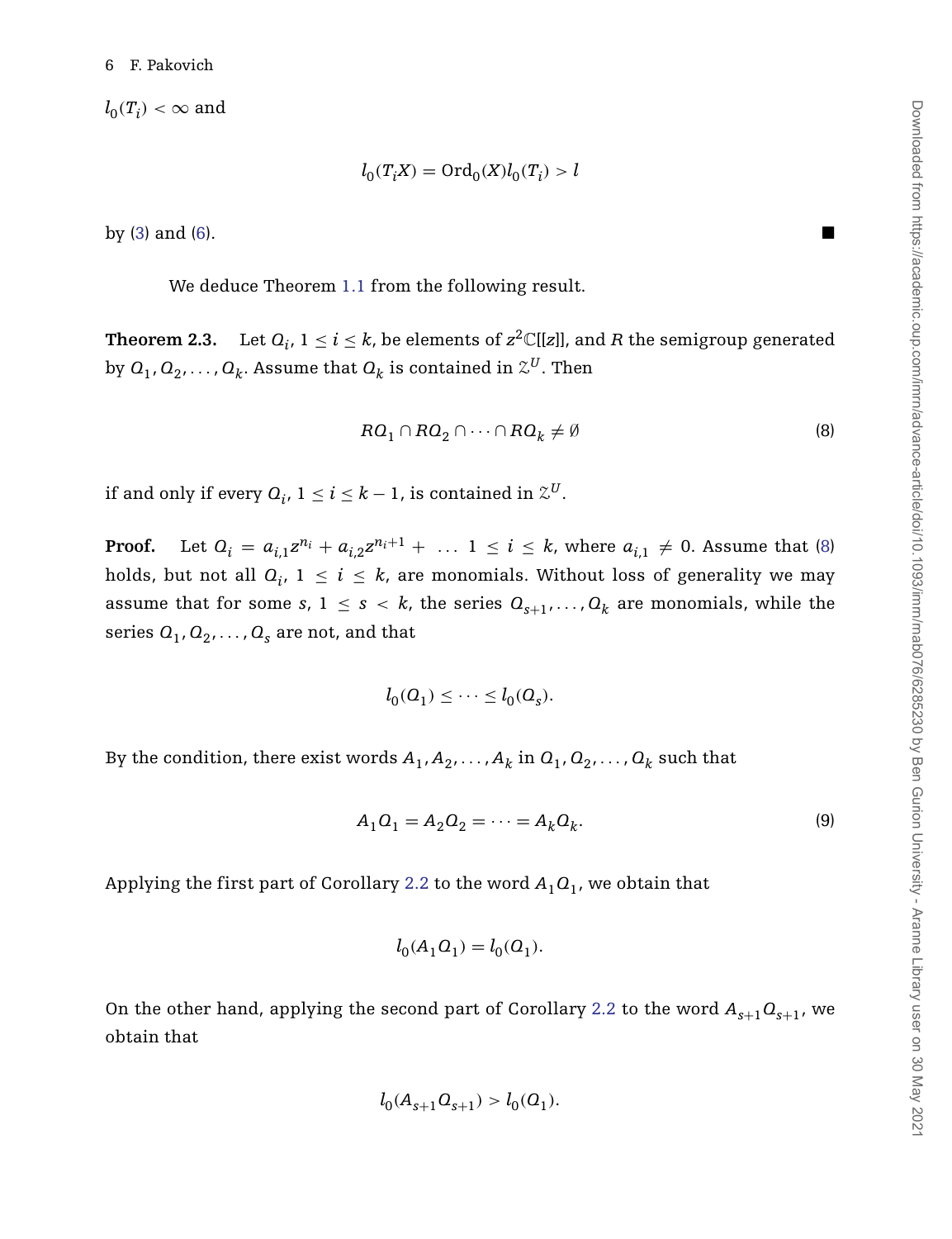Since  $A_1O_1 = A_{s+1}O_{s+1}$ , we obtain a contradiction, which shows that all  $O_1, O_2, \ldots, O_s$ are monomials. In particular, equality (9) reduces to the equality

$$
A_1 a_{1,1} z^{n_1} = A_2 a_{2,1} z^{n_2} = \dots = A_k a_{k,1} z^{n_k}, \tag{10}
$$

where  $A_i$ ,  $1 \le i \le k$ , are words in  $a_{1,1}z^{n_1}, a_{2,1}z^{n_2}, \ldots, a_{k,1}z^{n_k}$ .

Clearly, [\(10\)](#page-6-0) implies an equality of the form

<span id="page-6-0"></span>
$$
U_1z^N=U_2z^N=\cdots=U_kz^N,
$$

where  $U_i$ ,  $1 \le i \le k$ , are monomials in  $a_{1,1}, a_{2,1}, \ldots, a_{k,1}$ , and *N* is a natural number. To finish the proof of the "only if" part of the theorem it is enough to show that whenever  $i \neq j$ ,  $1 \leq i, j \leq k$ , the inequality

<span id="page-6-1"></span>
$$
\deg_{a_{i,1}} U_i > \deg_{a_{i,1}} U_j \tag{11}
$$

holds. Indeed, in this case making in the equality

$$
U_1 = U_2 = \cdots = U_k
$$

all possible cancellations, we obtain an equality of the form

$$
a_{1,1}^{s_1}=a_{2,1}^{s_2}=\cdots=a_{k,1}^{s_k},
$$

where  $s_i \geq 1$ ,  $1 \leq i \leq k$ , implying that all  $a_{i,1}$ ,  $1 \leq i \leq k-1$ , are roots of unity.

It is clear that the minimum value of  $\deg_{a_{i,1}} U_i$  is attained if the word  $A_i$  contains no letter  $a_{i,1}z^{n_i}$  at all, implying that

$$
\deg_{a_{i,1}}U_i\geq \frac{N}{n_i}.
$$

Thus, to prove [\(11\)](#page-6-1) it is enough to show that

$$
\deg_{a_{i,1}} U_j < \frac{N}{n_i}.
$$

Let *r* be the number of appearances of  $a_{i,1}z^{n_i}$  in  $A_i$ . It is easy to see that the maximum value of  $\deg_{a_{i,1}} U_j$  is attained if these appearances occur in the last  $r$  letters of  $A_{j},$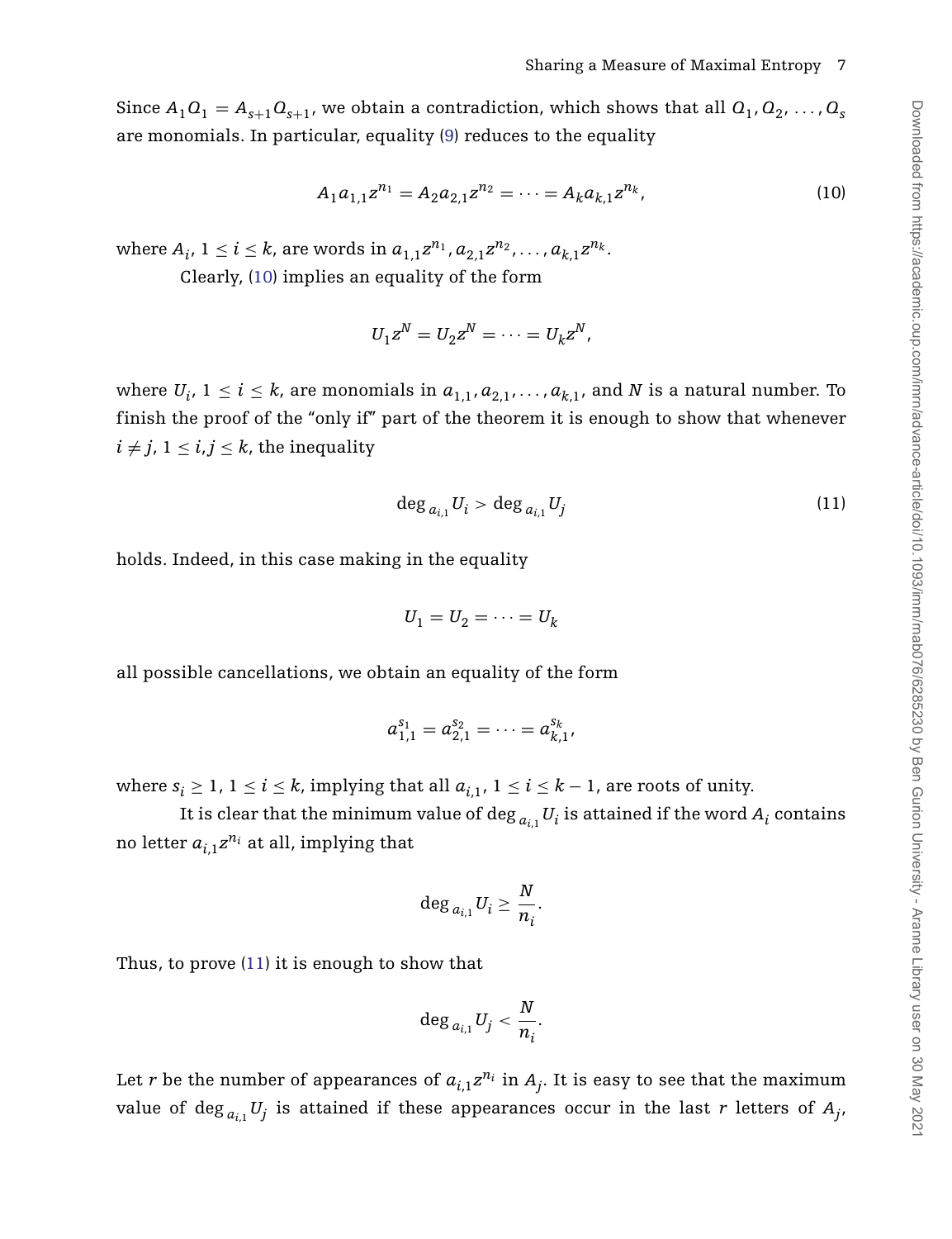implying that

$$
\deg_{a_{i,1}} U_j \leq \frac{N}{n_j n_i} + \frac{N}{n_j n_i^2} + \frac{N}{n_j n_i^3} + \cdots + \frac{N}{n_j n_i^r}.
$$

Taking into account that  $n_i \geq 2$ ,  $n_j \geq 2$ , this implies that

$$
\deg_{a_{i,1}} U_j < \frac{N}{n_jn_i}\sum_{l=0}^{\infty}\frac{1}{n_i^l} \leq \frac{N}{2n_i}\frac{1}{1-\frac{1}{n_i}} \leq \frac{N}{n_i}.
$$

Let us assume now that  $Q_i$ ,  $1 \leq i \leq k$ , are contained in  $\mathcal{Z}^U$ , and show that then [\(8\)](#page-5-0) holds. Let  $l \ge 1$  be a number such that all  $a_{i,1}$ ,  $1 \le i \le k$ , are *l*th roots of unity. Setting

$$
F_1 = O_1 \circ O_2 \circ \cdots \circ O_k, \quad F_2 = O_2 \circ O_3 \circ \cdots \circ O_1, \quad \dots \quad F_k = O_k \circ O_1 \circ \cdots \circ O_{k-1}
$$

and observing that

$$
\deg F_1 = \deg F_2 = \cdots = \deg F_k,
$$

we see that for every  $j \geq 1$  there exists an *l*th root of unity  $\omega_j$  such that

$$
F_1^{\circ j} = \omega_j F_2^{\circ j}.
$$

The pigeonhole principle yields that there exists an infinite subset  $K_1$  of  $N$  and an *l*th root of unity  $\delta_1$  such that for every  $j \in K_1$  the equality

$$
F_1^{\circ j}=\delta_1 F_2^{\circ j}
$$

holds, implying that for every  $j_1, j_2 \in K_1$  with  $j_2 > j_1$  the equality

$$
F_1^{\circ j_2} = F_1^{\circ j_1} \circ F_2^{\circ (j_2 - j_1)}
$$

holds. Similarly, there exists an infinite subset  $K_2$  of  $K_1$  and an *l*th root of unity  $\delta_2$  such that for every  $j \in K_2$  the equality

$$
F_1^{\circ j} = \delta_2 F_3^{\circ j}
$$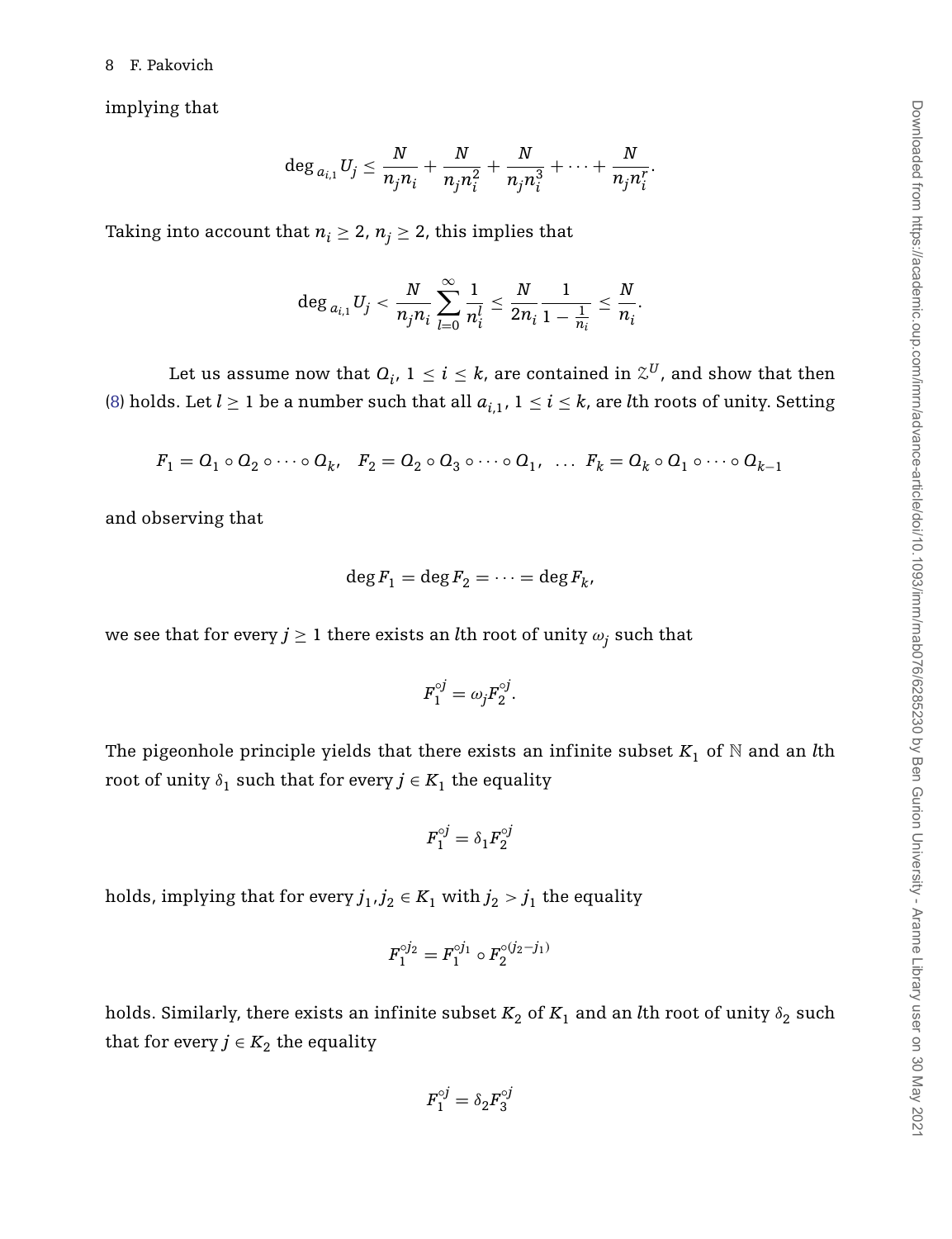holds, and for every  $j_1, j_2 \in K_2$  with  $j_2 > j_1$  the equality

$$
F_1^{\circ j_2} = F_1^{\circ j_1} \circ F_3^{\circ (j_2 - j_1)}
$$

holds. Continuing in the same way, we will find natural numbers  $j_2$  and  $j_1$  such that  $j_2 > j_1$  and

<span id="page-8-0"></span>
$$
F_1^{\circ j_2} = F_1^{\circ j_1} \circ F_2^{\circ (j_2 - j_1)} = F_1^{\circ j_1} \circ F_3^{\circ (j_2 - j_1)} = \dots = F_1^{\circ j_1} \circ F_k^{\circ (j_2 - j_1)}.
$$
 (12)

Thus,

$$
F_1^{\circ j_2} \in R\mathcal{Q}_1 \cap R\mathcal{Q}_2 \cap \cdots \cap R\mathcal{Q}_k,
$$

implying [\(8\)](#page-5-0).

**Proof of Theorem [1.1.](#page-2-2)** Let  $P_1, P_2, \ldots, P_k$  be polynomials of degree at least two. Then the Böttcher function  $\beta$  for  $P_k$  provides an isomorphism  $\psi$  between the semigroup  $S = \langle P_1, P_2, \ldots, P_k \rangle$  and the semigroup of power series *R* generated by the power series *z*deg *Pk* and

$$
Q_i = \beta \circ P_i \circ \beta^{-1}, \quad 1 \leq i \leq k-1.
$$

Therefore, if [\(1\)](#page-2-0) holds, then [\(8\)](#page-5-0) also holds implying by Theorem [2.3](#page-5-1) that *S* is isomorphic to a subsemigroup of  $\mathcal{Z}^{U}$ . In the other direction, if *S* is isomorphic to a subsemigroup of  $Z^U$ , then for the images  $Q_1, Q_2, \ldots, Q_k$  of  $P_1, P_2, \ldots, P_k$  under this isomorphism condition [\(8\)](#page-5-0) holds by Theorem [2.3.](#page-5-1) Therefore, for  $P_1, P_2, \ldots, P_k$  condition [\(1\)](#page-2-0) holds.

#### **2.1 Proof of Theorem 1.2**

Let us recall that if *f* is a rational function of degree  $n \geq 2$ , then by the results of Freire, Lopes, Mañé ([\[9\]](#page-11-10)) and Lyubich ([\[13\]](#page-11-11)) there exists a unique probability measure  $\mu_f$  on  $\mathbb{CP}^1$ , which is invariant under  $f$ , has support equal to the Julia set  $J(f)$ , and achieves maximal entropy log *n* among all *f*-invariant probability measures. It is clear that the equality  $\mu_f = \mu_g$  implies the equality of the Julia sets  $J(f) = J(g)$ . Moreover, for polynomials these conditions are equivalent. The problem of describing rational functions sharing a measure of maximal entropy and the problem of describing rational functions sharing a Julia set have been studied in [\[1](#page-10-1)[–4,](#page-10-2) [11,](#page-11-3) [12,](#page-11-4) [15,](#page-11-12) [16,](#page-11-13) [20,](#page-11-9) [21\]](#page-11-14).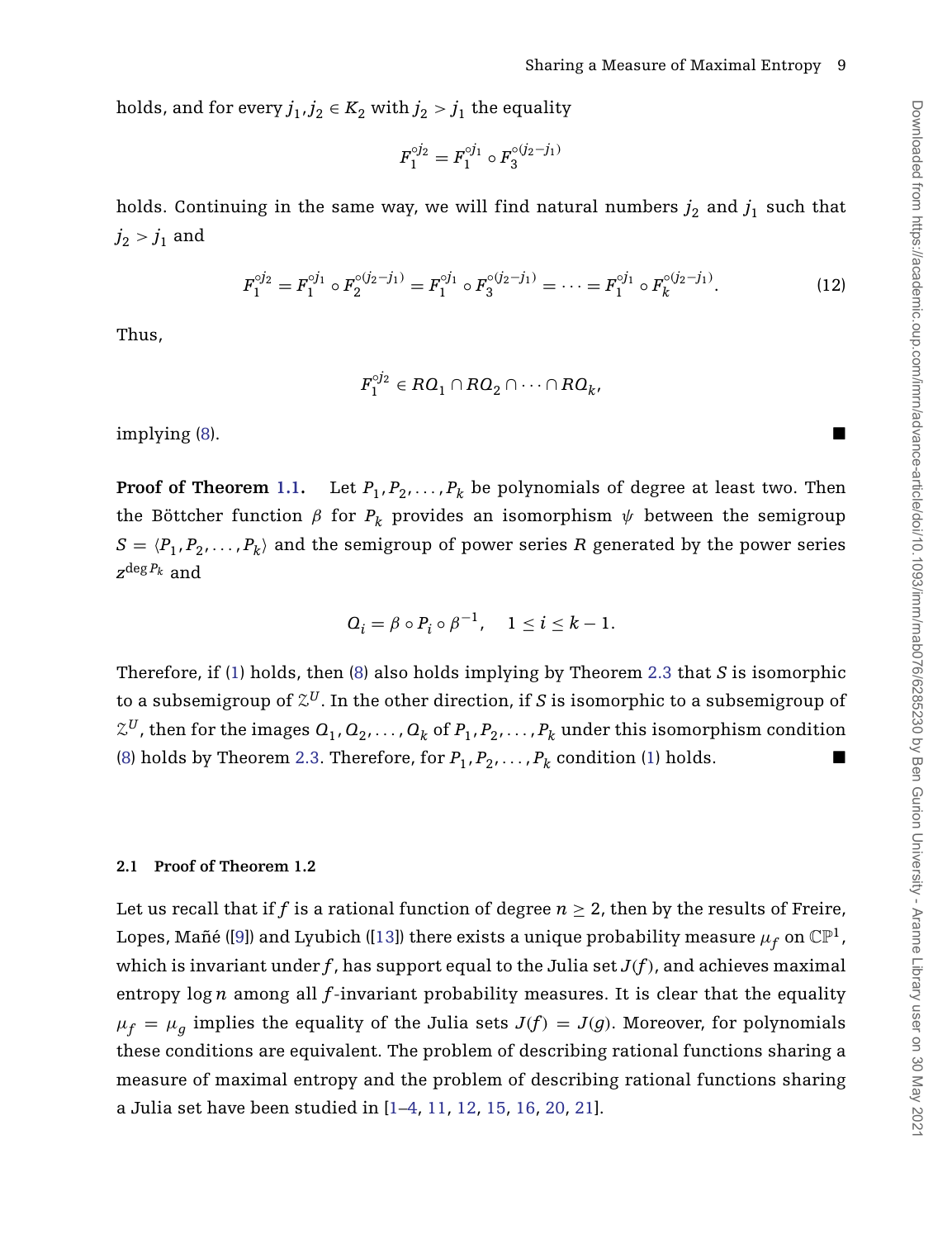For any rational functions *f* and *g* the equality

<span id="page-9-0"></span>
$$
f^{\circ j_1} = f^{\circ j_2} \circ g^{\circ s} \tag{13}
$$

for some  $j_1$ ,  $s \ge 1$  and  $j_2 \ge 0$  implies that f and g share a measure of maximal entropy. Furthermore, the results of the papers [\[11\]](#page-11-3) and [\[12\]](#page-11-4) imply that if the functions *f* and *g* are neither Lattès maps nor conjugate to  $z^{\pm n}$  or  $\pm T_n$ , then the equality  $\mu_f = \mu_g$  holds if and only if equality [\(13\)](#page-9-0) holds (see [\[16\]](#page-11-13), [\[21\]](#page-11-14) for more detail).

**Proof of Theorem [1.2.](#page-2-1)** In view of the isomorphism between semigroups *S* and *R*, the proof of the "if" part of Theorem [2.3](#page-2-2) shows that if [\(1\)](#page-2-0) holds, then the polynomials

$$
G_1 = P_1 \circ P_2 \circ \cdots \circ P_k, \quad G_2 = P_2 \circ P_3 \circ \cdots \circ P_1, \quad \dots \quad G_k = P_k \circ P_1 \circ \cdots \circ P_{k-1}
$$

along with the series  $F_i$ ,  $1 \le i \le k$ , satisfy relations [\(12\)](#page-8-0), implying that

$$
J(G_1) = J(G_2) = \dots = J(G_k). \tag{14}
$$

On the other hand, since the semiconjugacy relation

<span id="page-9-1"></span>
$$
\begin{array}{ccc}\n\mathbb{CP}^1 & \xrightarrow{B} & \mathbb{CP}^1 \\
\downarrow x & & \downarrow x \\
\mathbb{CP}^1 & \xrightarrow{A} & \mathbb{CP}^1\n\end{array}
$$

between rational functions of degree at least two implies that

$$
X^{-1}(J(A)) = J(B)
$$

(see e.g. [\[6\]](#page-10-3), Lemma 5), the semiconjugacies

$$
\begin{array}{ccc}\n\mathbb{CP}^1 & \xrightarrow{G_1} & \mathbb{CP}^1 & \xrightarrow{G_{\mathbb{P}^1}} & \mathbb{CP}^1 \\
\downarrow P_k & & \downarrow P_k & & \downarrow P_i \\
\mathbb{CP}^1 & \xrightarrow{G_k} & \mathbb{CP}^1, & \mathbb{CP}^1 & \xrightarrow{G_i} & \mathbb{CP}^1,\n\end{array}
$$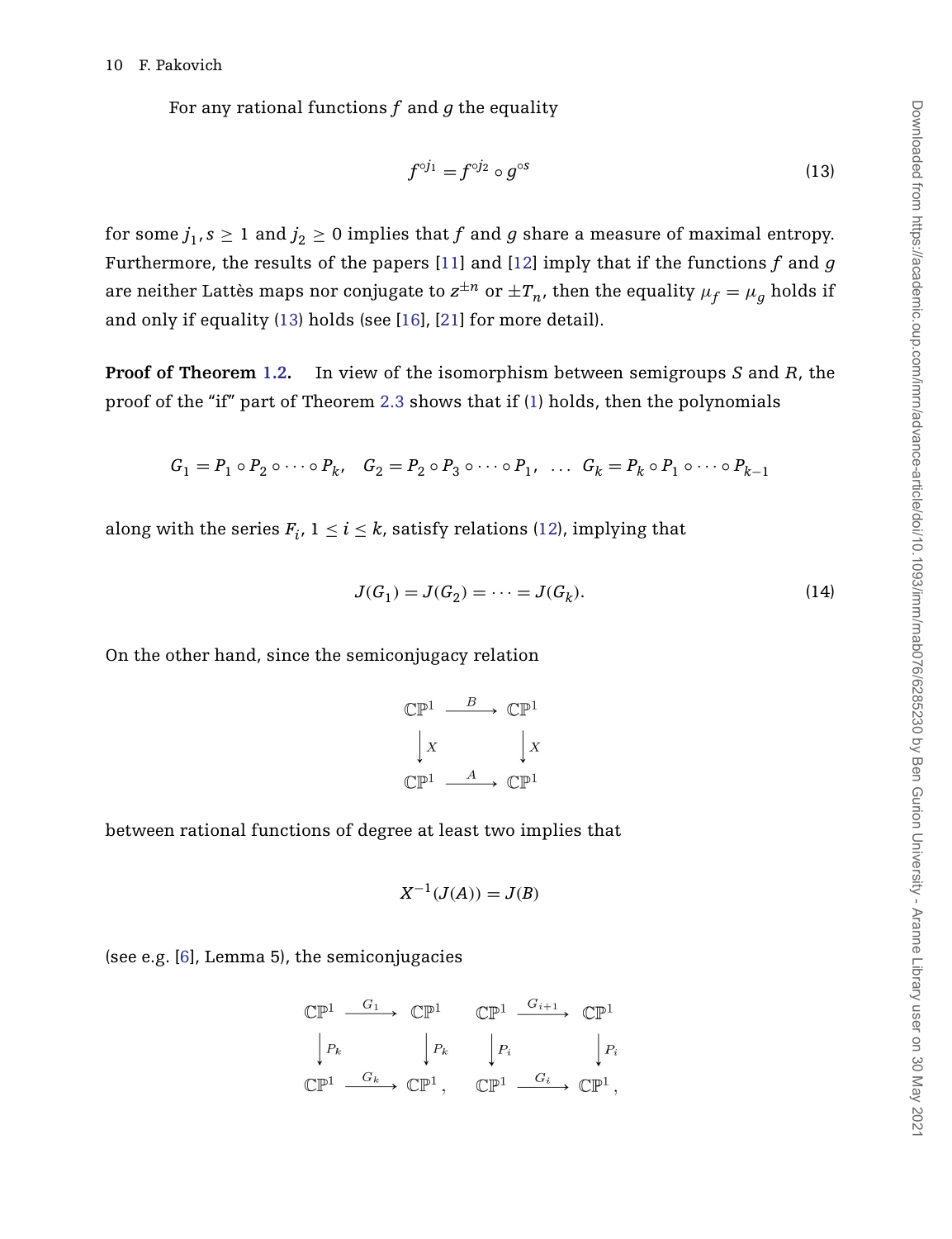$1 \leq i \leq k-1$ , imply that

$$
P_i^{-1}(J(G_i))=J(G_{i+1}),\ \ 1\leq i\leq k-1,\ \ P_k^{-1}(J(G_k))=J(G_1).
$$

Thus, equality [\(14\)](#page-9-1) implies that  $J(G_1)$  is a completely invariant set for  $P_i$ ,  $1 \le i \le k$ . In turn, this implies that

$$
J(P_1) = J(P_2) = \dots = J(P_k) = J(G_1)
$$

(see [\[3\]](#page-10-4), Lemma 8, or [\[15\]](#page-11-12), Theorem 4). This proves the "if" part.

Finally, to prove the "only if" part, we observe that if all elements of *S* share a measure of maximal entropy, then by [\(13\)](#page-9-0) for every *i*,  $2 \le i \le k$ , there exist  $t_i, s_i \ge 1$  and  $r_i \geq 0$  such that

$$
P_1^{\circ t_i} = P_1^{\circ r_i} \circ P_i^{\circ s_i}, \quad 2 \leq i \leq k.
$$

Therefore, for  $K = t_2 \ldots t_k$ , we have:

$$
P_1^{\circ K} = (P_1^{\circ r_2} \circ P_2^{\circ s_2})^{\circ K/t_2} = (P_1^{\circ r_3} \circ P_3^{\circ s_3})^{\circ K/t_3} = \cdots = (P_1^{\circ r_3} \circ P_k^{\circ s_k})^{\circ K/t_k},
$$

 $\mathbf{implying}\left(1\right).$ 

### **Funding**

The Israel Science Foundation (Grant No. 1432/18).

### **References**

- <span id="page-10-1"></span>[1] Atela, P. and J. Hu. "Commuting polynomials and polynomials with same Julia set." *Internat. J. Bifur. Chaos Appl. Sci. Engrg.* 6, no. 12A (1996): 2427–32.
- [2] Baker, I. and A. Eremenko. "A problem on Julia sets." *Ann. Acad. Sci. Fennicae* (Series A.I. Math.) 12 (1987): 229–36.
- <span id="page-10-4"></span>[3] Beardon, A. "Symmetries of Julia sets." *Bull. Lond. Math. Soc.* 22, no. 6 (1990): 576–82.
- <span id="page-10-2"></span>[4] Beardon, A. "Polynomials with identical Julia sets." *Complex Variables, Theory Appl.* 17, no. 3–4 (1992): 195–200.
- <span id="page-10-0"></span>[5] Böttcher, L. "The principal laws of convergence of iterates and their application to analysis (in Russian)." *Izv. Kazan. Fiz.-Mat. Obshch.* 14 (1904): 155–234.
- <span id="page-10-3"></span>[6] Buff, X. and A. L. Epstein. "From local to global analytic conjugacies." *Ergodic Theory and Dynamical Systems* 27 (2007): 1073–94.